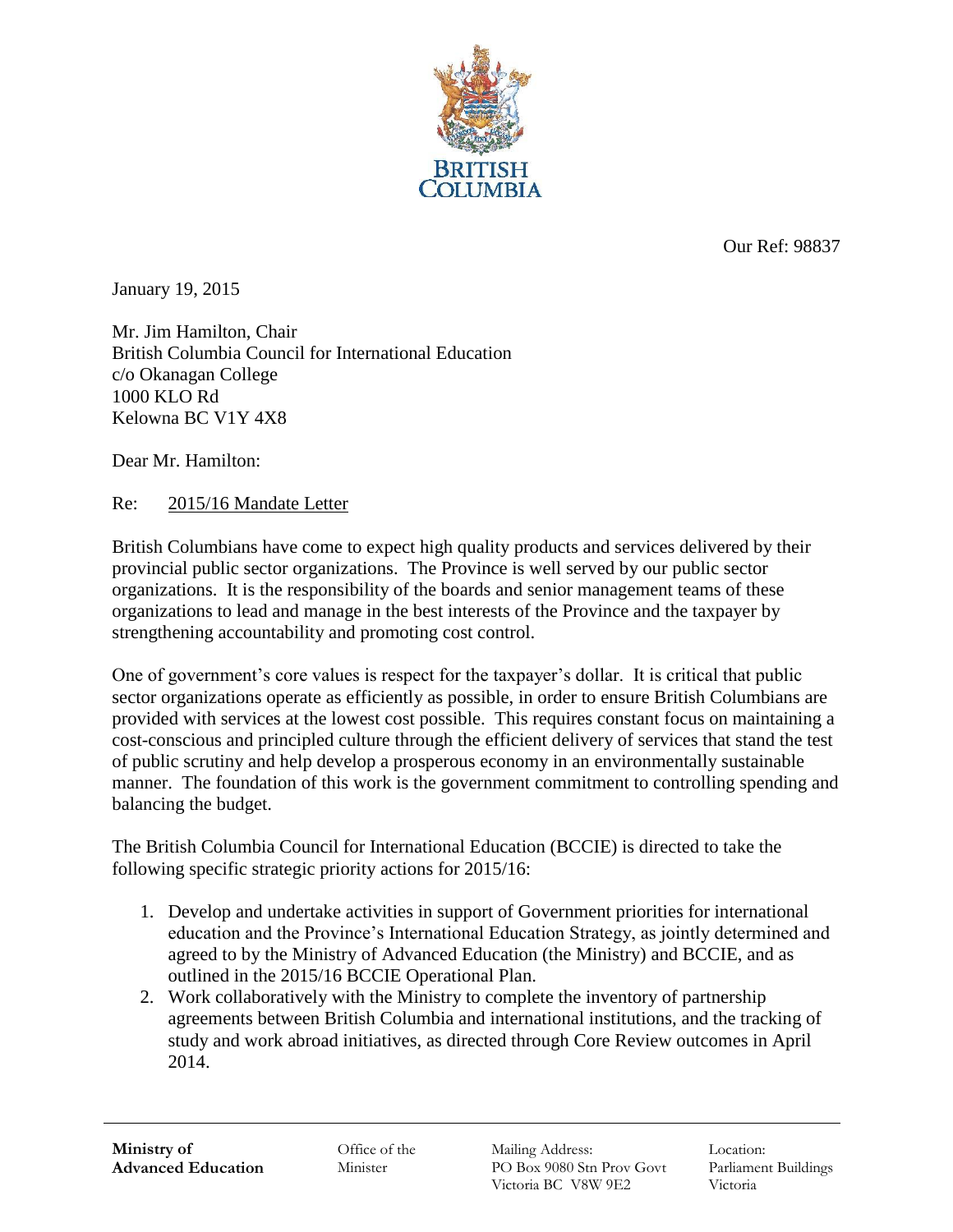These specific strategic priority actions and the Taxpayer Accountability Principles actions are to be included and integrated in your 2015/16-17/18 Service Plan.

As part of the commitment to fiscal responsibility and to ensure the best possible use of government resources, provincial public sector organizations now operate under the Taxpayer Accountability Principles (attached) announced by Premier Christy Clark in June 2014. Through the implementation of Taxpayer Accountability Principles, leadership teams in public sector organizations are leading a change to a cost-conscious public sector that strengthens cost management capabilities and fosters a principled culture of efficiency and accountability at all levels. This leadership includes implementing your organization's Code of Conduct which contains conflict of interest provisions and post-employment restrictions.

BCCIE is expected to fully adopt the Taxpayer Accountability Principles – cost consciousness (efficiency), accountability, appropriate compensation, service, respect and integrity. The actions, as detailed in the 2014 Transition Letter, are to be completely implemented in 2015/16. For further information on the Taxpayer Accountability Principles, please see [http://gov.bc.ca/crownaccountabilities.](http://gov.bc.ca/crownaccountabilities)

To support the implementation of the Taxpayer Accountability Principles, please ensure all board members sign this 2015/16 mandate letter and the signed letter is posted publicly on your organization's website.

Government is committed to further strengthening accountability, improving the management of public funds and revitalizing the relationship between government and public sector organizations. This strong focus on improved two-way communication is to support and ensure a complete understanding of government directions, expectations, accountabilities and alignment with strategic priorities. As such, it is important that each of us advise the other in a timely manner of any issues that may materially affect the business of BCCIE and/or the interests of government, including information on any risks to achieving financial forecasts and performance targets.

I look forward to our regular quarterly meetings that focus on strategic priorities, performance against the Taxpayer Accountability Principles, results and working together to protect the public interest at all times.

Sincerely,<br>Andrew hillinson

Andrew Wilkinson **Minister**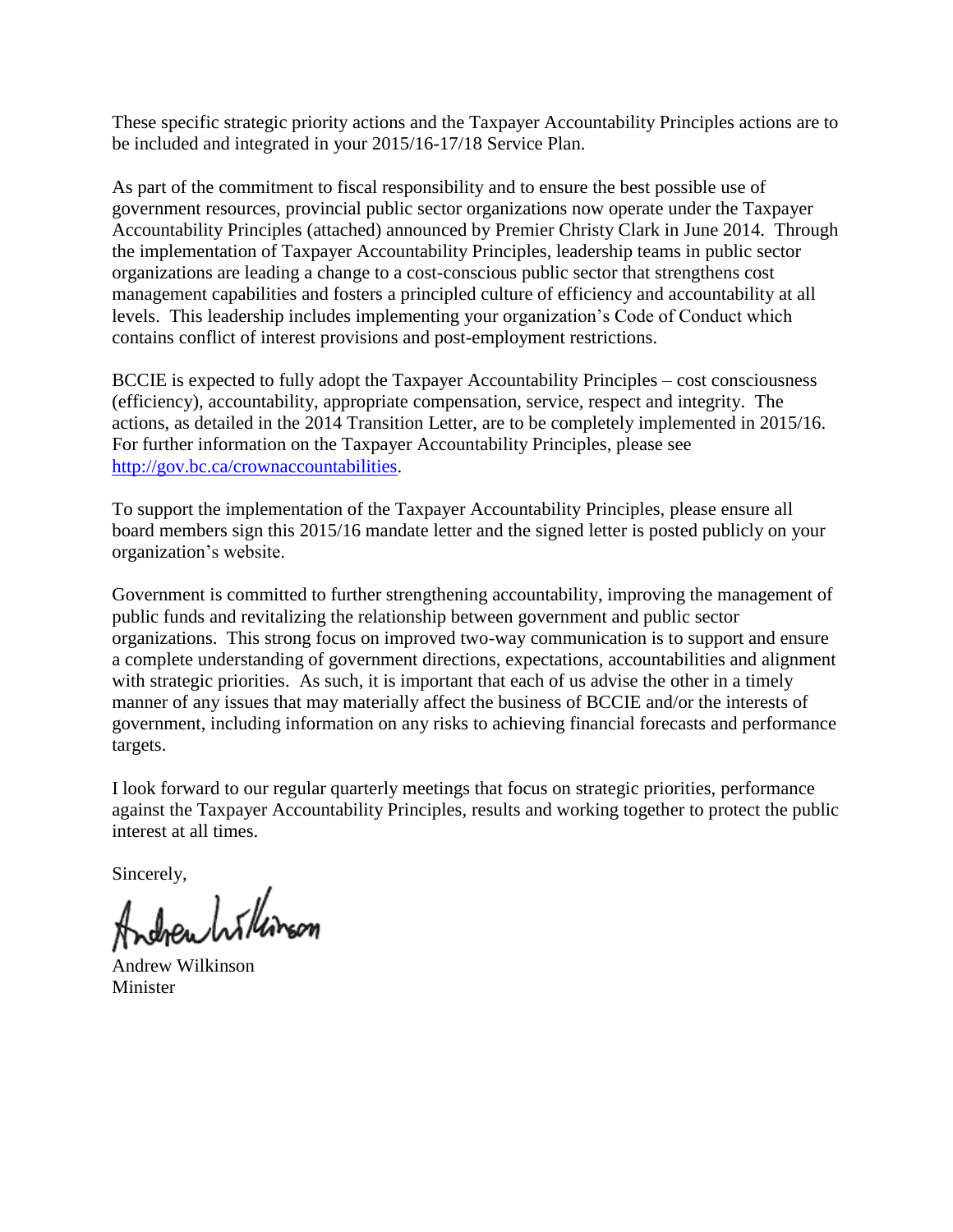|  |  |  |  |  | For Signature by all BCCIE Board Members: |
|--|--|--|--|--|-------------------------------------------|
|--|--|--|--|--|-------------------------------------------|

| <b>Board Member</b>        | <u> 1978</u> - Pinto<br>Signature |
|----------------------------|-----------------------------------|
| Jim Hamilton (Board Chair) | DHant                             |
| Claire Avison              | Claire Simme                      |
| Ian Rongve                 | En K                              |
| Ramona Soares              | Koaze                             |
| <b>Clark Roberts</b>       | ahuts<br>WN                       |
| Jordan Tinney              |                                   |
| Chris van der Mark         |                                   |
| Neil Mort                  | but Ma                            |
| Robin Ciceri               | Cicer                             |
| Ruth Wittenberg            |                                   |
| Peter Froese               |                                   |

Honourable Christy Clark  $cc$ : Premier

> John Dyble Deputy Minister to the Premier and Cabinet Secretary

Peter Milburn Deputy Minister and Secretary to Treasury Board Ministry of Finance

Sandra Carroll Deputy Minister Ministry of Advanced Education

Cheryl Wenezenki-Yolland Associate Deputy Minister Ministry of Finance

Claire Avison Ian Rongve Ramona Soares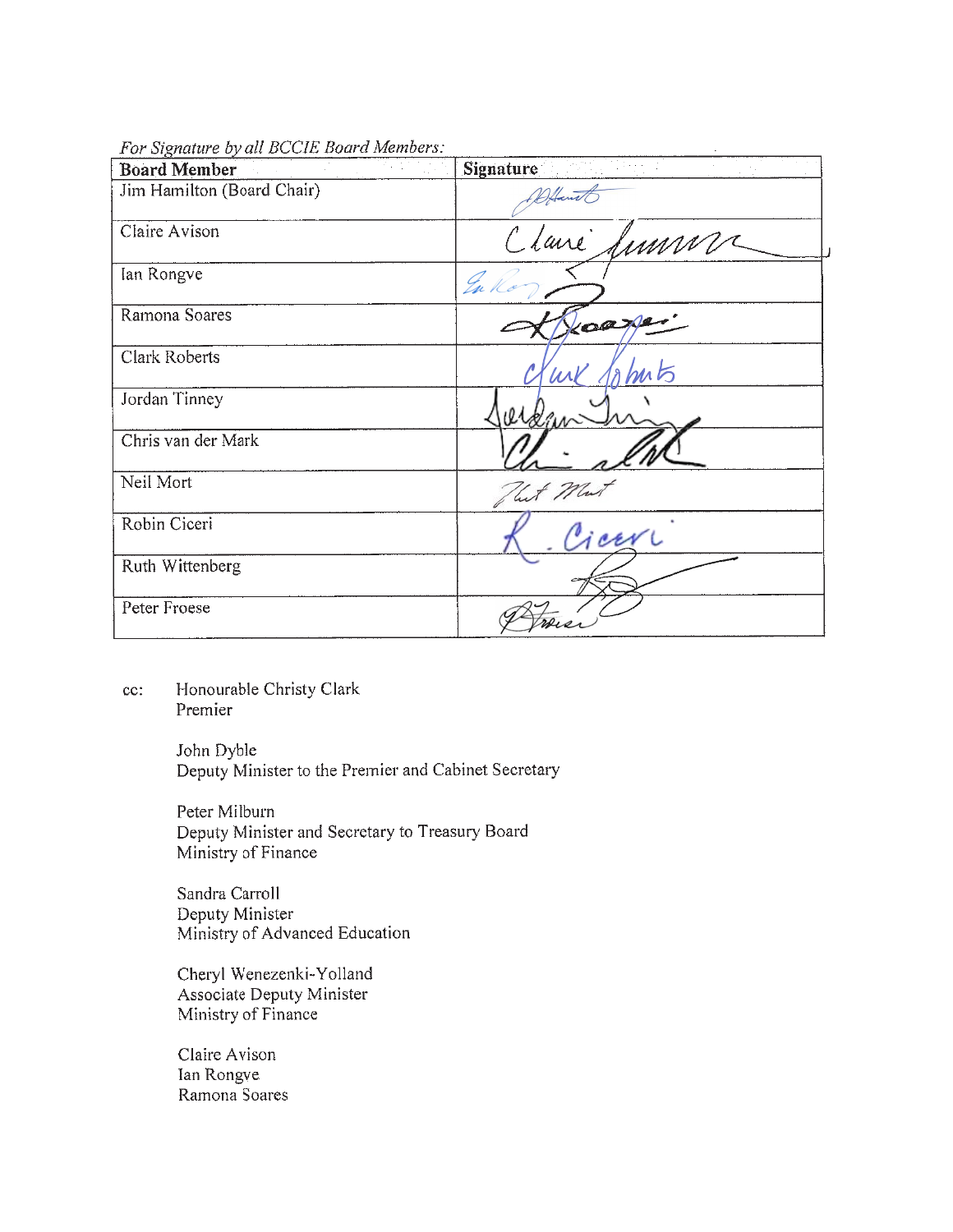Clark Roberts Jordan Tinney Chris van der Mark Neil Mort Robin Ciceri Ruth Wittenberg Peter Froese Board Members British Columbia Council for International Education

Randall Martin Executive Director British Columbia Council for International Education

Attachment: Taxpayer Accountability Principles